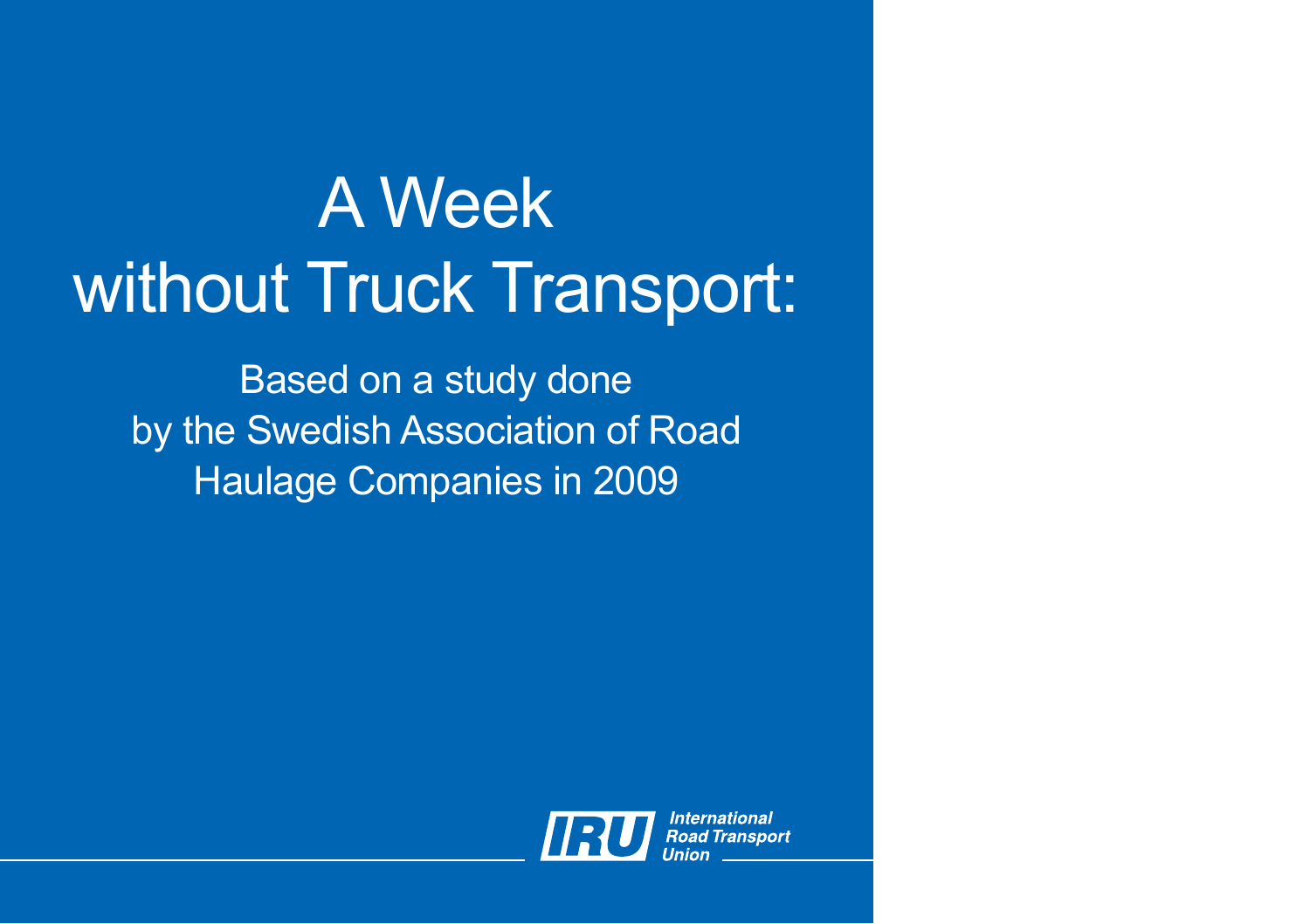## The importance of truck transport for society

Trucks are a necessary link in the logistics chain. All products are at some point in time transported by truck.

Truck transport can replace most other forms of transport but is not itself easily replaced by them. Rail and ship transport are by their nature confined in their flexibility, and for that rea son truck transport has become a link in the chain of transport used by others, for example to and from airfields, harbours and rail terminals.

Many businesses in society today are dependent upon fast and flexible deliveries. Firms have tried to work with the small est stocks possible to avoid tying up capital. Instead, they rely on running deliveries of raw material and parts, even up to several times a day. Even small disturbances can have a large effect on their business.

Truck transportation has met this demand by offering high quality services beyond simple transport. Truck operators' knowledge of logistics, in combination with IT, turns them into a central player when it comes to coordinating customer transport needs.

However, despite these simple economic and transport reali ties, few understand the vital importance of truck transport in our daily lives. What would happen if truck transport stopped for a week?

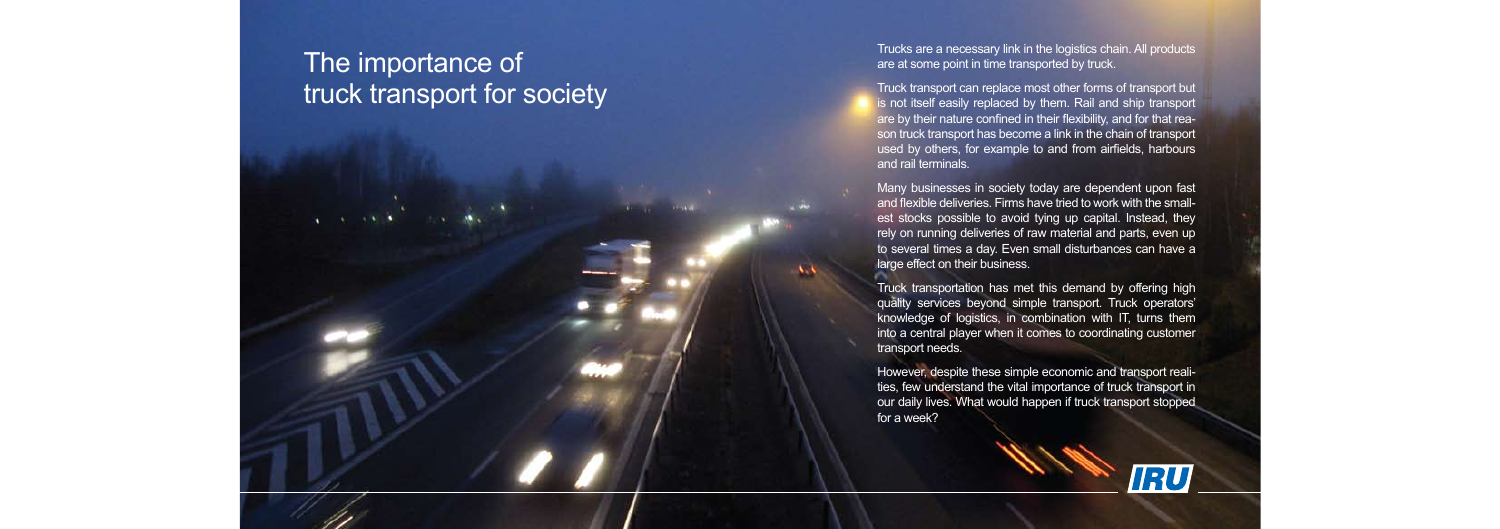The IRU and its Members have made sustainable development a constitutional obligation and subsequently developed a cost-effective 3 "i" strategy to achieve it.

Innovation – Develop ever more effective "at-source" technical measures & operating practices to reduce environmental impact.

**Incentives** – Encourage faster introduction by transport operators of best available technology and practices.

 $\frac{1}{1}$  Infrastructure  $\overline{-}$  Without free-flowing traffic, the above measures are useless. Adequate investment in new infrastructure and the fullest use of existing infrastructure are essential.

To learn more about the IRU and its work, please visit **www.iru.org**



The International Road Transport Union (IRU), founded in Geneva on 23 March 1948, has a local and global reach through its 180 Members in over 70 countries, including all 27 EU countries. The IRU represents the operators of trucks, buses, coaches and taxis, from large transport fleets to individual owner-operators.



## The International Road Transport Union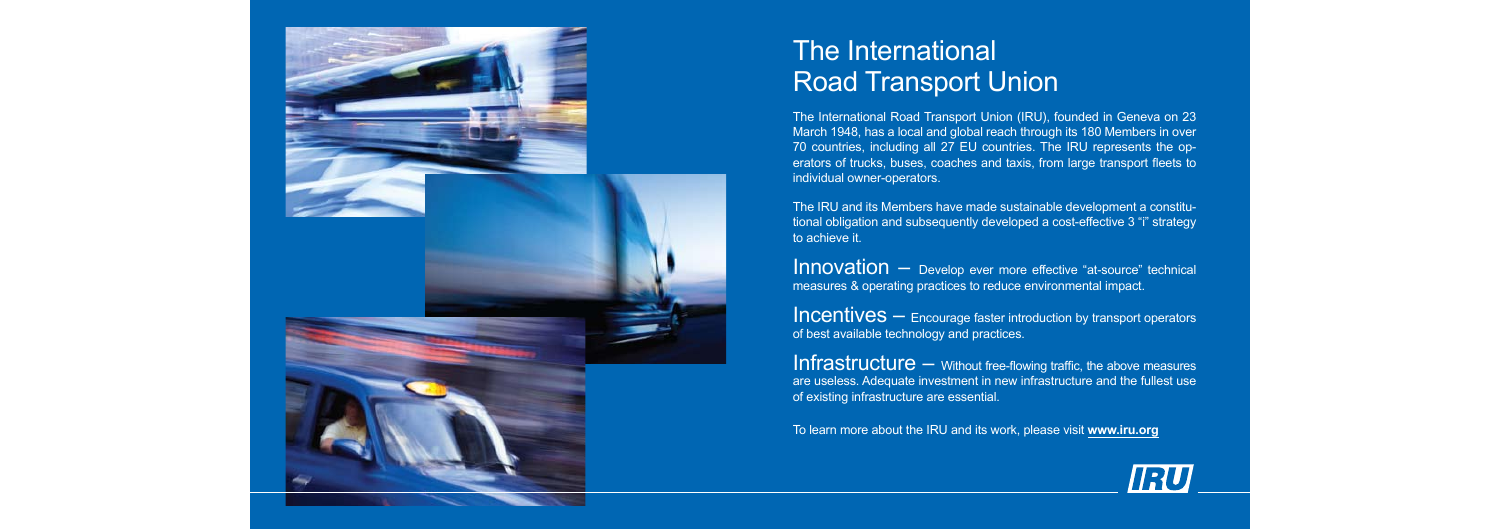

## **Study background**

Each year, 406 million tonnes of goods are transported in Sweden. 353 million tonnes (86%) are moved by truck of which 36 million tonnes are food products or other agricultural products. Of all goods transported by truck, a large part (91%) is transported over distances of less than 50 kilometres.

What would happen if this transport did not take place? To obtain a concrete answer to this question, the Swedish Association of Road Haulage Companies (Sveriges åkeriföretag) studied what would happen if truck transport stopped without warning for one week.

The study has been conducted in four regions, Falun/Borlänge, Borås, Växjö and in Umeå. An assumption for this study was that no advance warning of such an interruption in service would be given. This time period was used in order to prevent the stockpiling of supplies which usually occurs during a crisis.

The conclusion that can be drawn from this study is that truck transport today is an integral part of all social activity, and that without it economies and society in general would have trouble functioning normally. Truck transport is truly the lifeblood of our society.

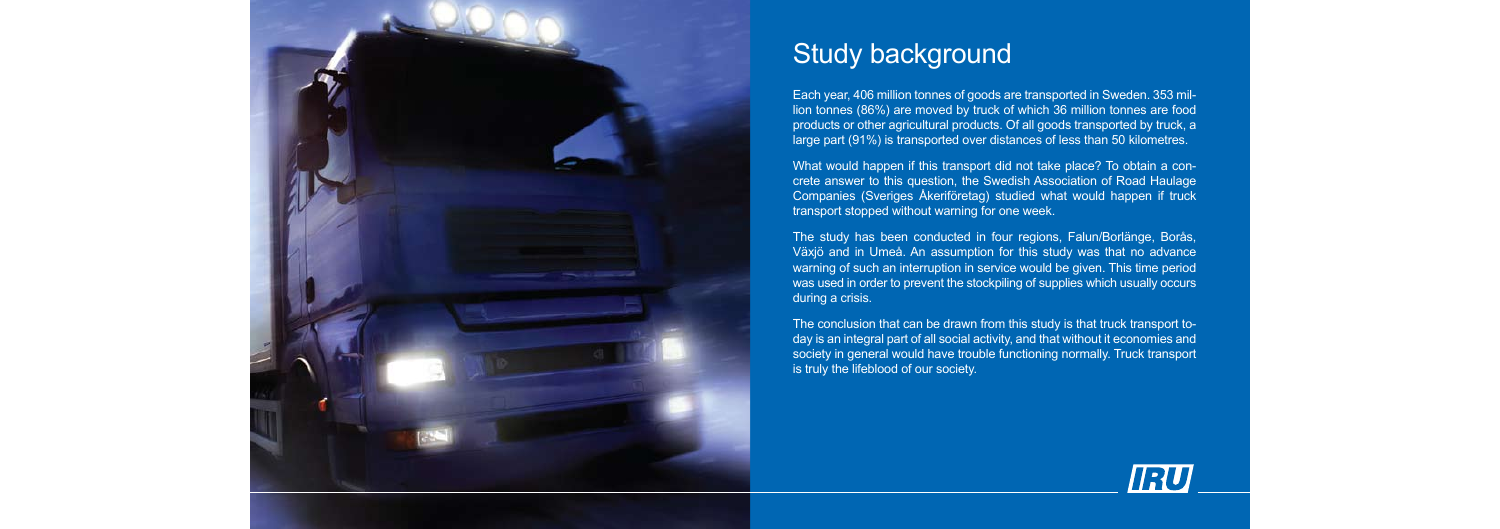

### Monday - Day 1 without truck transport

- Milk and fresh bread runs out
- Hospitals run out of clean linen
- Garbage removal becomes a public health problem
- Pharmacies encounter shortages in medicine supplies
- Newspapers are not delivered to many people
- Letters and packages cannot be sent out
- Company stocks begin to be depleted
- Industrial production slows
- Work on infrastructure stops
- Senior care is affected by lack of food delivery

**Day 1Monday - NON** 

Within a day hospitals experience a lack of clean linen. Every day there is a delivery of clean clothes. Delayed deliveries of linen and clothing affects a large part of the health care system and means that planned operations must be delayed.

Already after a couple of hours without truck transport milk will be unavailable at food stores. As milk is usually collected every other day on the farms, there is a risk that milk producers already on the first day will have to dump the milk that had been stored over the weekend.

Only letters that are already at the post office can be distributed. New letters or packages cannot be sent away.

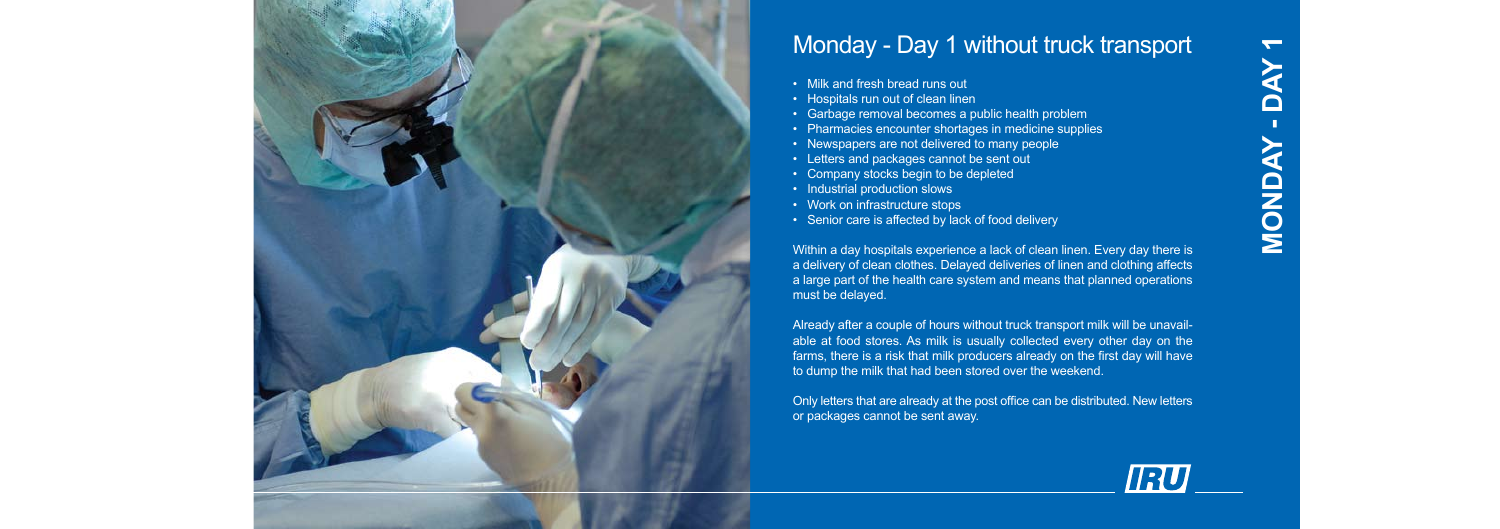

## Tuesday - Day 2 without truck transport

- Pharmacies are forced to close
- Fresh produce disappears from food stores shelves
- Some service stations run out of fuel
- Public transport may discontinue service
- Restaurants run out of supplies
- Restaurants and other businesses encounter sanitation problems

On day two there is a lack of fresh produce in the food stores. Large food stores get 10-15 deliveries by truck daily. Some products will no longer be found in the stores.

At restaurants there will be changes in the menu. There will be less fresh food in the selections. It will be necessary to use whatever is in the freezer. At hotels the guests will have less to choose from at the dinner table.

## IRU

# **Day 2Tuesday -**  TUESD

Pharmacies depend upon daily deliveries of products. Certain medicines will soon be out of stock. For people who depend upon medicine that is not stocked in large quantities the missing deliveries can have serious consequences. There is the risk that one cannot live up to the promise of being able to get customers their medicine within 24 hours.

In the public transportation system the stoppage of delivery of spare parts can result in interruptions in traffic.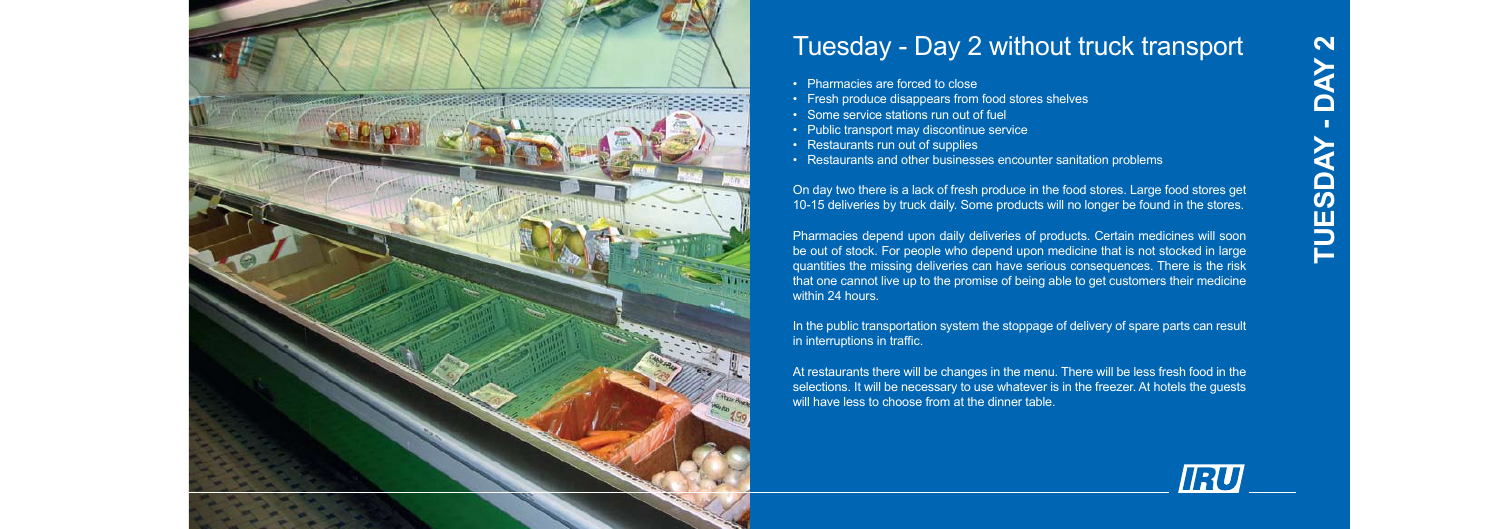

## Wednesday - Day 3 without truck transport

- Waste water sludge becomes a problem
- Milk can no longer be picked up at the farms
- Dairy products have disappeared from stores shelves
- The shortage of fuel is now a reality
- More serious disruptions to public transportation now occur
- Hotel quests can no longer count on clean sheets
- School food is now either leftovers or packaged dry food
- Teachers encourage children to bring their own lunch

The lack of diesel fuel and gasoline is now very serious, and fuel is now out at many service stations. Those businesses which had switched over to smaller trucks or vans also experience difficulty in making their rounds.

Public transportation buses are still rolling, but as the lack of fuel takes hold there are interruptions and routes are cancelled. The interruptions can also hit air traffic as the supply of jet fuel runs out during the day.

Sludge and slime storage tanks at treatment plants are now full. Sludge is now stored on asphalt slabs, with the risk of bad odor, or it's pumped out with insufficient treatment.

Restaurants' supplies of produce are now limited and many items are taken off the menu.

Hotels no longer have clean sheets.

 $\Omega$ **WEDNESDAY -**  VEDNESD

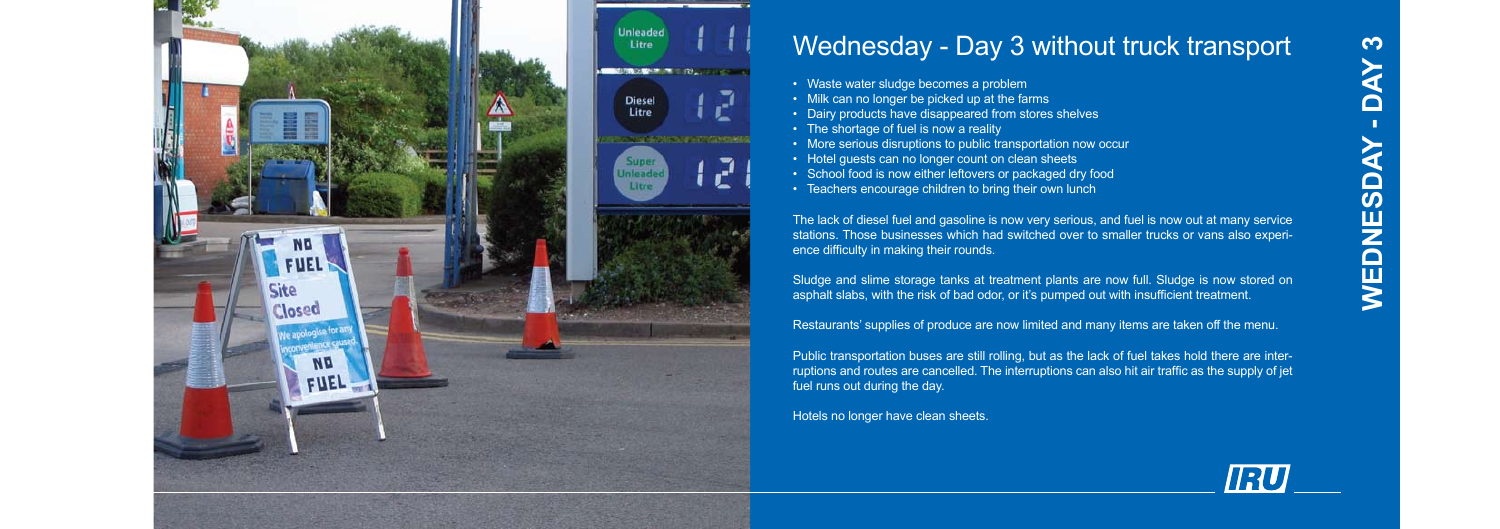

## Thursday - Day 4 without truck transport

- Shortage of food supplies
- All fuel supplies are depleted from service stations
- Bus service stops
- Air traffic stops
- Garbage is piling up in the streets
- Newspapers stop printing

**Day 4Thursday - RSD**  $\overline{\mathsf{D}}$ 



Garbage removal has become a sanitary problem. Outside restaurants and apartments the garbage is piling up in the streets and alleys.

The lack of fuel forces public transportation to stop. The buses stand still, as does air traffic.

Printing newspapers has stopped as the supply of newsprint has run out.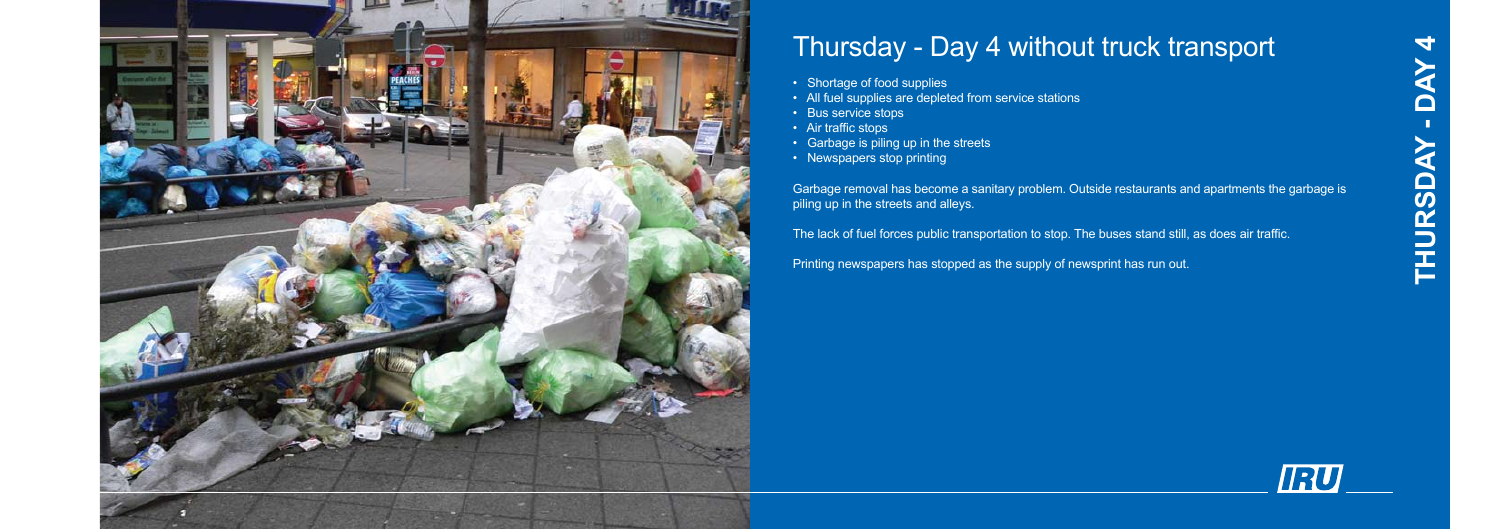

## Friday - Day 5 without truck transport

- Drinking water is depleted
- Hotels close
- Restaurants close
- School lunches are no longer available
- Industrial production stops

Water supplies are affected. The delay of weekly deliveries of chemicals has meant that water treatment plants can no longer guarantee that water is fit to drink.

Food delivery is now critical. In schools and senior care centres, as well as in hospitals, food is in short supply. Restaurants close.

Hotels close due to a lack of both customers and supplies.

Industrial production has stopped due to a lack of room to stock finished products, if a lack of raw material and parts has not already made it impossible to continue production.



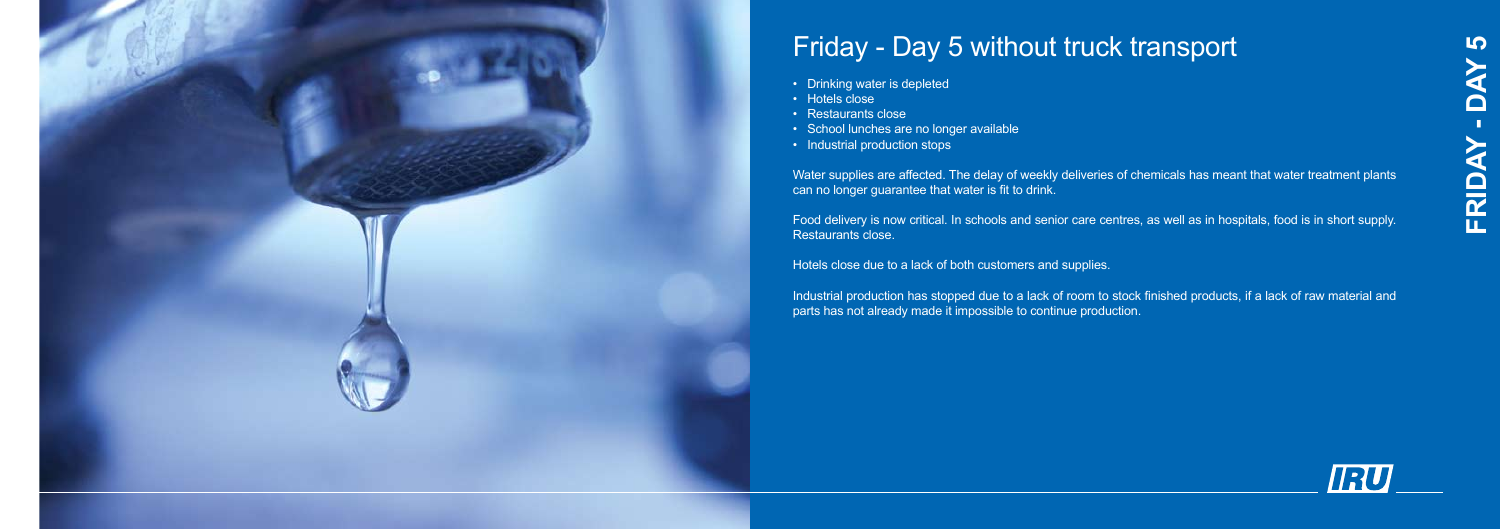

## **Conclusion**

For this reason, an interruption or stoppage in truck transport service has consequences in nearly every aspect of daily life including health care, food and energy distribution. It affects most businesses that we all have daily contact with, since many of them today have small or almost non existent stocks or supplies and are completely dependent on receiving daily deliveries on time. Even businesses with large stocks of raw material are still dependent on a continuous supply of important components or parts.

Trucks play a unique role in today's transport system. Whether it is local transport or part of the long distance transport chain, trucks are instrumental in enabling the proper functioning of the economy and ensuring the quality of life we enjoy today.

Should you be interested in reading the full study, "A Week Without Truck Transport: Four Regions in Sweden", please visit www.iru.org for the English version and www.akeri.se for the original Swedish version.



A precondition for recognising the importance of truck transport in the future is that everyone understands the vital role that it plays today. If even one part of the transport chain fails, it spreads quickly to other sectors. Even minor interruptions in truck transport can have dramatic consequences.